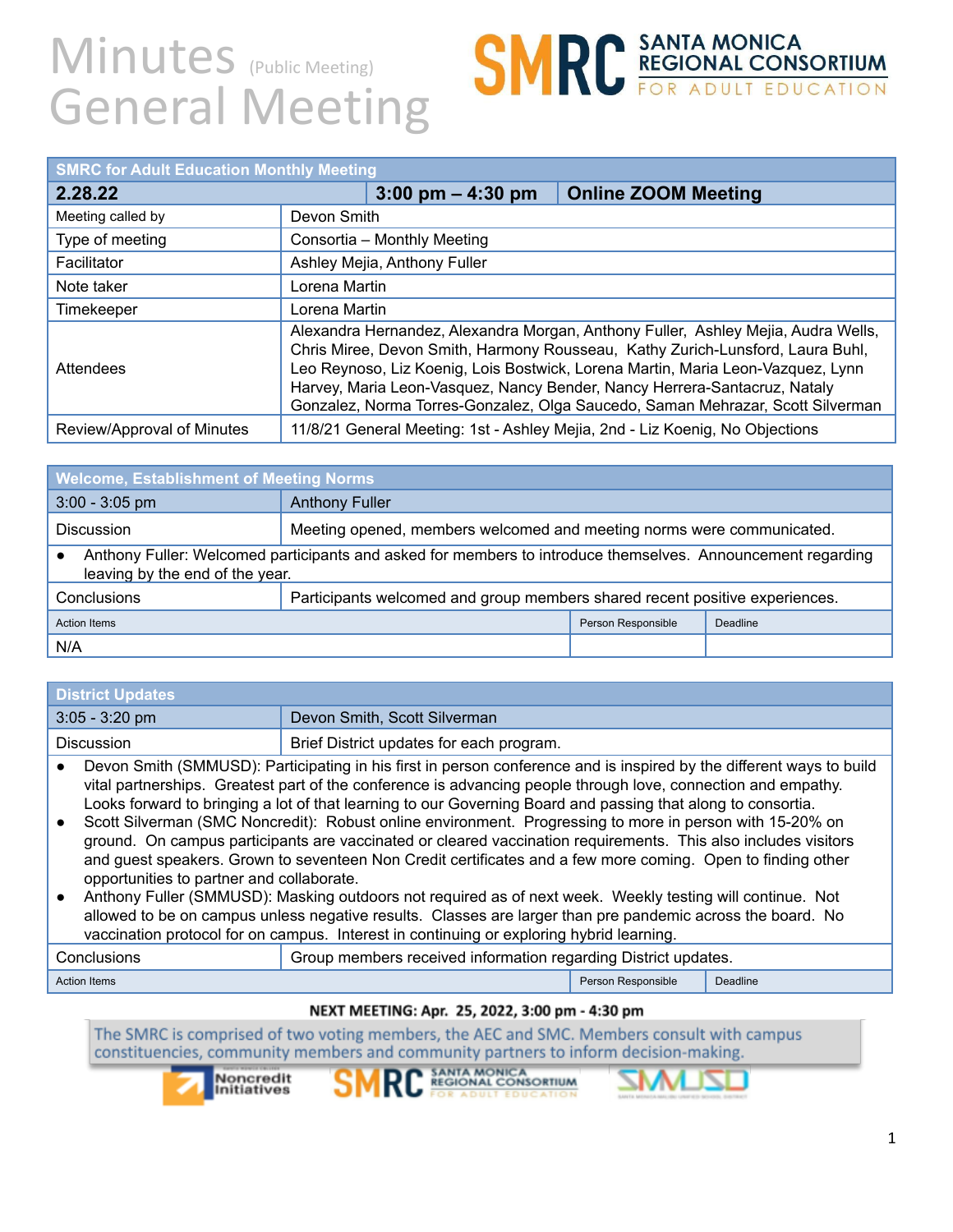### Minutes (Public Meeting) General Meeting N/A

Requested faculty to invite students to SMRC meetings

## **SMRC** SANTA MONICA

Anthony Fuller

3/28/22

#### **Selection of Metrics to be Used for 3 Year Plan** 3:20 - 3:35 pm Ashley Mejia Discussion Metrics for the 3 year plan reviewed and shared with the group. • Ashley Mejia: Currently in the process of writing the plan. Forecast as much as possible what programs and services we want to offer. Need a larger collective on input of where we need to go. We would like a stronger student presence when we are doing our planning. We want space to be as communal as possible. Participants will be split into two break out rooms to facilitate feedback to look over the data we have collected and pull in responses from our partners. SMRC 3 Year Plan PowerPoint shared with group. Required metrics include adults served, percentage of available funds spent, and adults who became participants. Optional metrics for both agencies are students who complete a course or EL Civics COAPP and participants with transition to postsecondary CTE or credit. Optional metric for the AEC is participants who earn a high school diploma or equivalency. Given the current enrollment trends caused by the pandemic, member level targets will be set conservatively to mirror the enrollment decline. CAEP language is looking at twelve (12) hours in a program year. Lynn Harvey: Asks clarification question regarding definition of "student". Does a student need to complete a course, SMC program with a pass, or attend 12 hours over one semester or a couple of semesters? Conclusions Group members were informed regarding 3 Year Plan metrics. Action Items Person Responsible Deadline Ashley Mejia

#### **Initial Survey Results** 3:35 - 3:50 pm Ashley Mejia, Anthony Fuller Discussion **Brief description of survey and communication of results. ●** Ashley Mejia: Survey sample size of fifty students. Shared highlighted areas of SMC Noncredit survey results. Results indicate a need for job search assistance followed up by financial assistance. ● Anthony Fuller: Shared highlighted areas of SMRC AEC survey results. Small sample survey of forty five students. Forty percent of students wanted to be fully online. Three students requested computer classes. Conclusions Group members were informed regarding the survey and asked clarifying questions. Action Items Person Responsible Deadline Deadline Deadline Deadline Deadline Deadline Spring SMRC Student Survey Ashley Mejia Anthony Fuller 4/25/22

| ↑ Community Feedback/Breakout Rooms |                                                                                       |  |  |
|-------------------------------------|---------------------------------------------------------------------------------------|--|--|
| $3:50 - 4:20$ pm                    | All Attendees                                                                         |  |  |
| Discussion                          | Group members met via breakout rooms to review SMRC Joint Student Survey<br>findings. |  |  |

#### NEXT MEETING: Apr. 25, 2022, 3:00 pm - 4:30 pm

The SMRC is comprised of two voting members, the AEC and SMC. Members consult with campus constituencies, community members and community partners to inform decision-making.